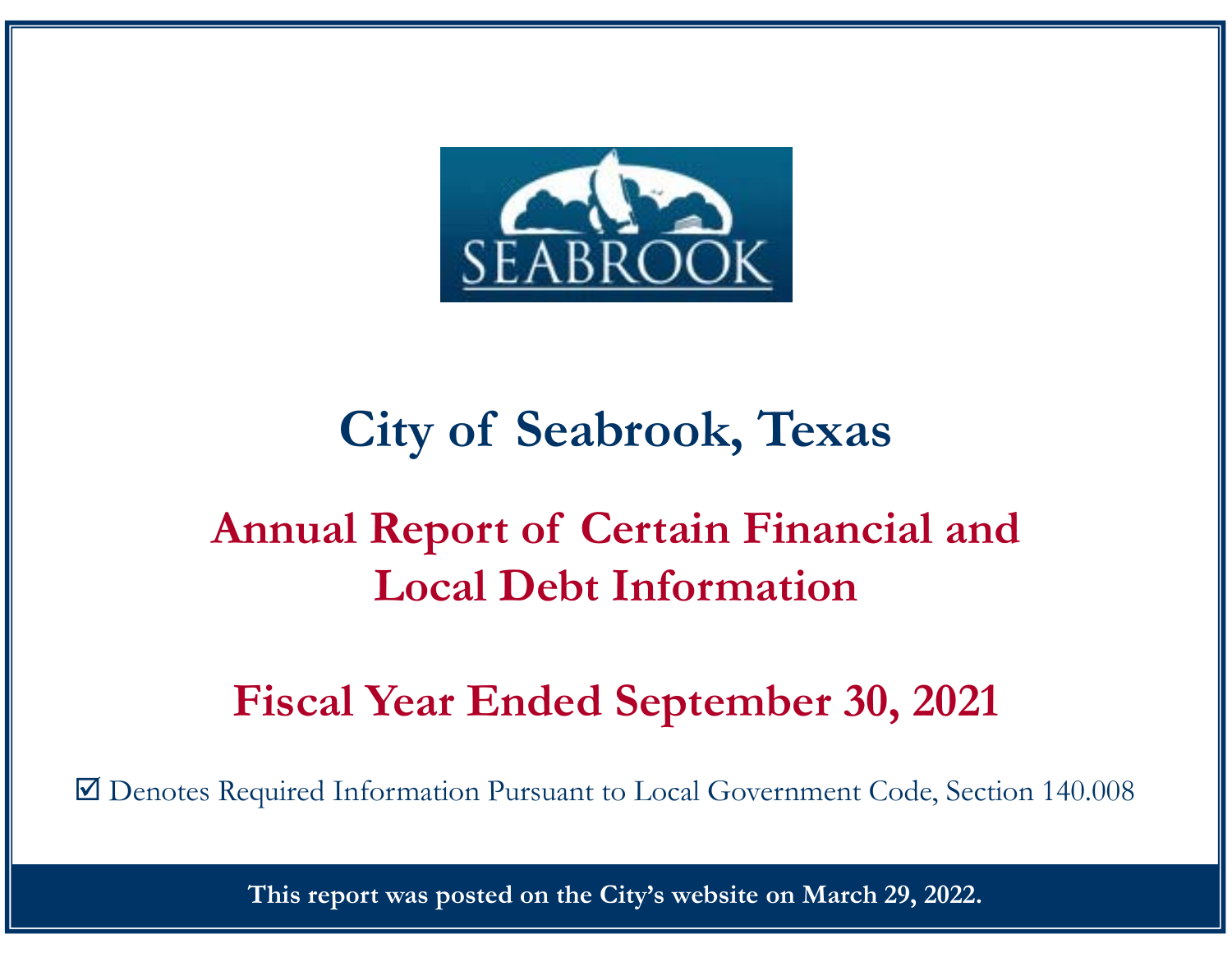

 $\Box$ **Credit Ratings:** The City of Seabrook, Texas (the "City") maintains independent ratings from certain nationally recognized credit rating agencies, such as Moody's Investors Service and S&P Global Ratings that evaluate the City's financial strength and its ability to pay its existing bonds. The current credit ratings for the City are displayed below:

| <b>Bond Credit Ratings</b>          | Moody's | S&P       |
|-------------------------------------|---------|-----------|
| <b>General Obligation Debt</b>      | Aa3     | <b>AA</b> |
| Water and Sewer System Revenue Debt | ---     | $AA-$     |

- $\checkmark$  **Moody's Investors Service, Inc.:** Defines the credit rating of the City as: "Judged to be of high quality and are subject to very low credit risk."
- $\checkmark$  **S&P Global Ratings:** Defines the credit rating of the City as: "Having <sup>a</sup> very strong capacity to meet its financial commitments. It differs from the highest-rating only to <sup>a</sup> small degree."

1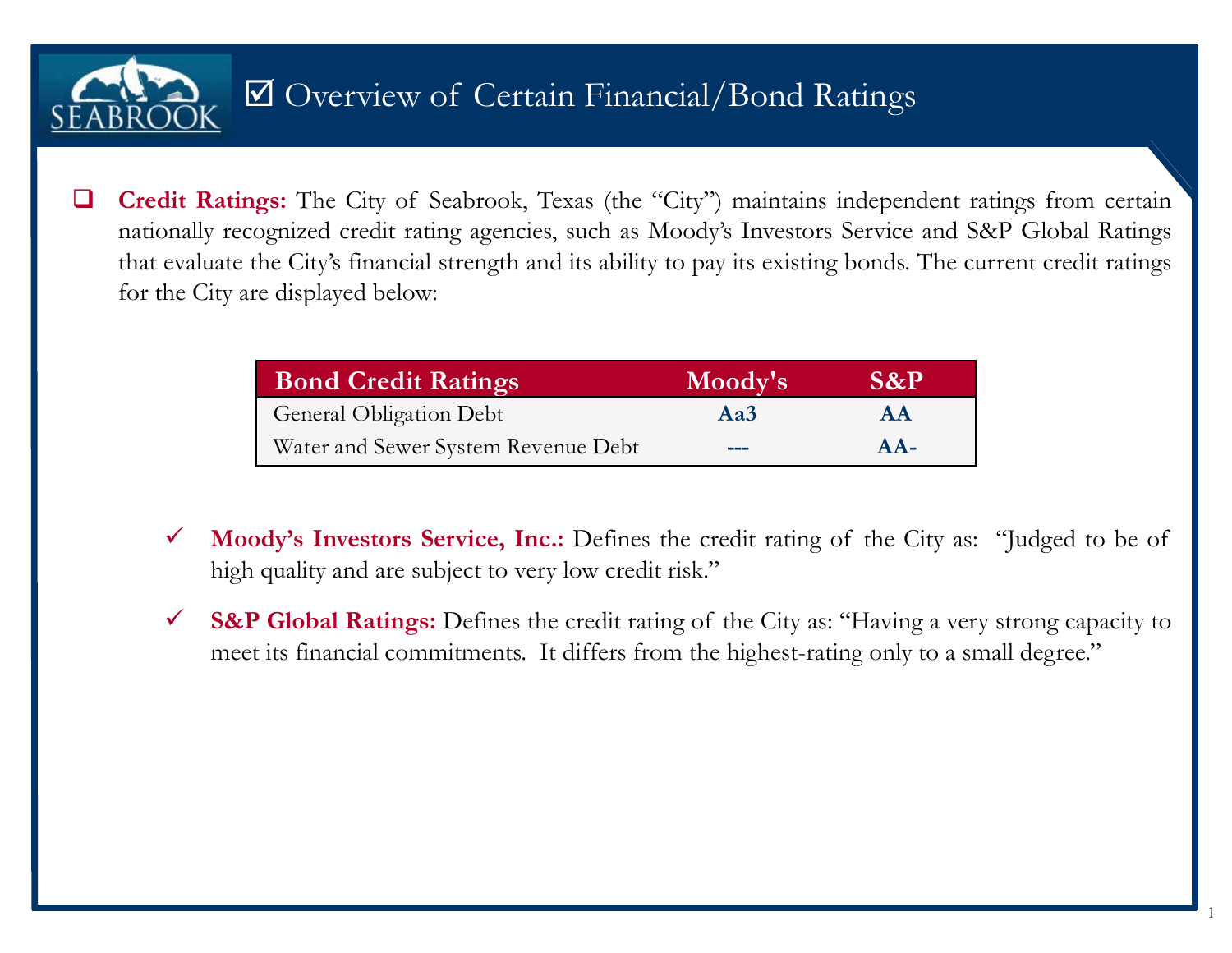#### Overview of Historical Bond Elections **SEA**

**September**  The following summarizes the City's General Obligation bond programs approved by voters since 2000:

| <b>City's Historical Bond Elections Approved By Voters</b>                       |                    |            |                        |                                                          |  |  |  |  |  |
|----------------------------------------------------------------------------------|--------------------|------------|------------------------|----------------------------------------------------------|--|--|--|--|--|
| <b>Election Date</b>                                                             | Purpose            | Population | <b>Election Amount</b> | <b>Dollar Amount</b><br>Remaining<br><b>To Be Issued</b> |  |  |  |  |  |
| November 4, 2014                                                                 | Municipal Building | 12,843     | \$6,850,000            | \$0                                                      |  |  |  |  |  |
| November 4, 2014                                                                 | Fire Improvements  | 12,843     | \$725,000              | \$0                                                      |  |  |  |  |  |
| November 4, 2014                                                                 | Technology         | 12,843     | \$525,000              | \$0                                                      |  |  |  |  |  |
| November 4, 2014                                                                 | Aquatic            | 12,843     | \$450,000              | \$0                                                      |  |  |  |  |  |
| November 6, 2007                                                                 | Park               | 11,577     | \$2,500,000            | \$0                                                      |  |  |  |  |  |
| November 5, 2002                                                                 | Street & Drainage  | 10,450     | \$5,025,000            | $$1,500*$                                                |  |  |  |  |  |
| November 5, 2002                                                                 | Fire Improvements  | 10,450     | \$6,111,000            | \$500*                                                   |  |  |  |  |  |
| November 5, 2002                                                                 | Park               | 10,450     | \$523,000              | \$0                                                      |  |  |  |  |  |
| November 5, 2002                                                                 | Library            | 10,450     | \$1,299,000            | \$0                                                      |  |  |  |  |  |
| November 5, 2002                                                                 | Drainage           | 10,450     | \$330,000              | \$0                                                      |  |  |  |  |  |
| November 5, 2002                                                                 | Public Safety      | 10,450     | \$724,000              | \$0                                                      |  |  |  |  |  |
| Total Dollar Amount Of Authorized But Unissued Bonds - As of September 30, 2021: | \$0                |            |                        |                                                          |  |  |  |  |  |

\* Not included in total because remaining authorizations are considered to be too old or too small.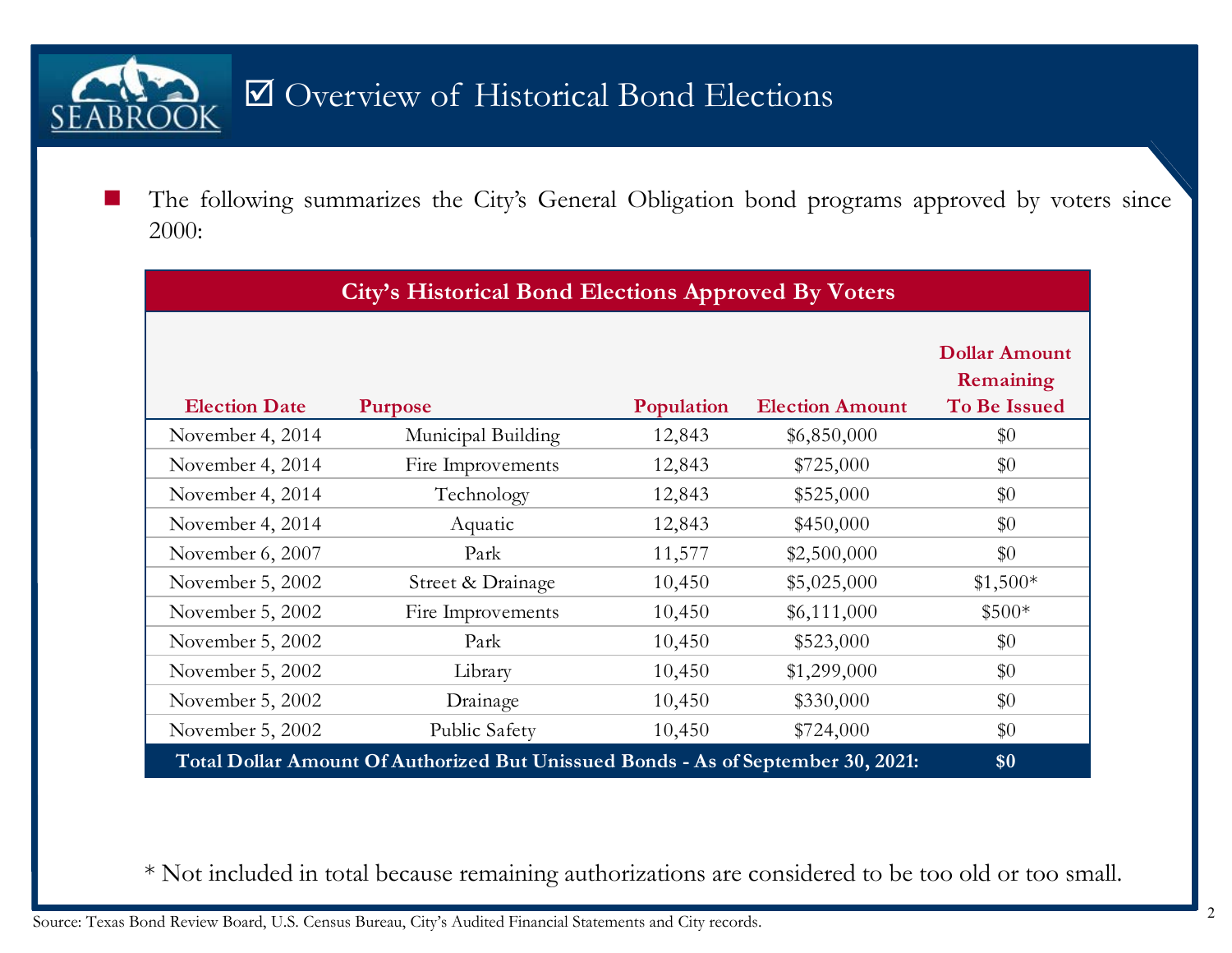

#### Historical Population



Source: City Audited Financial Statements and City records.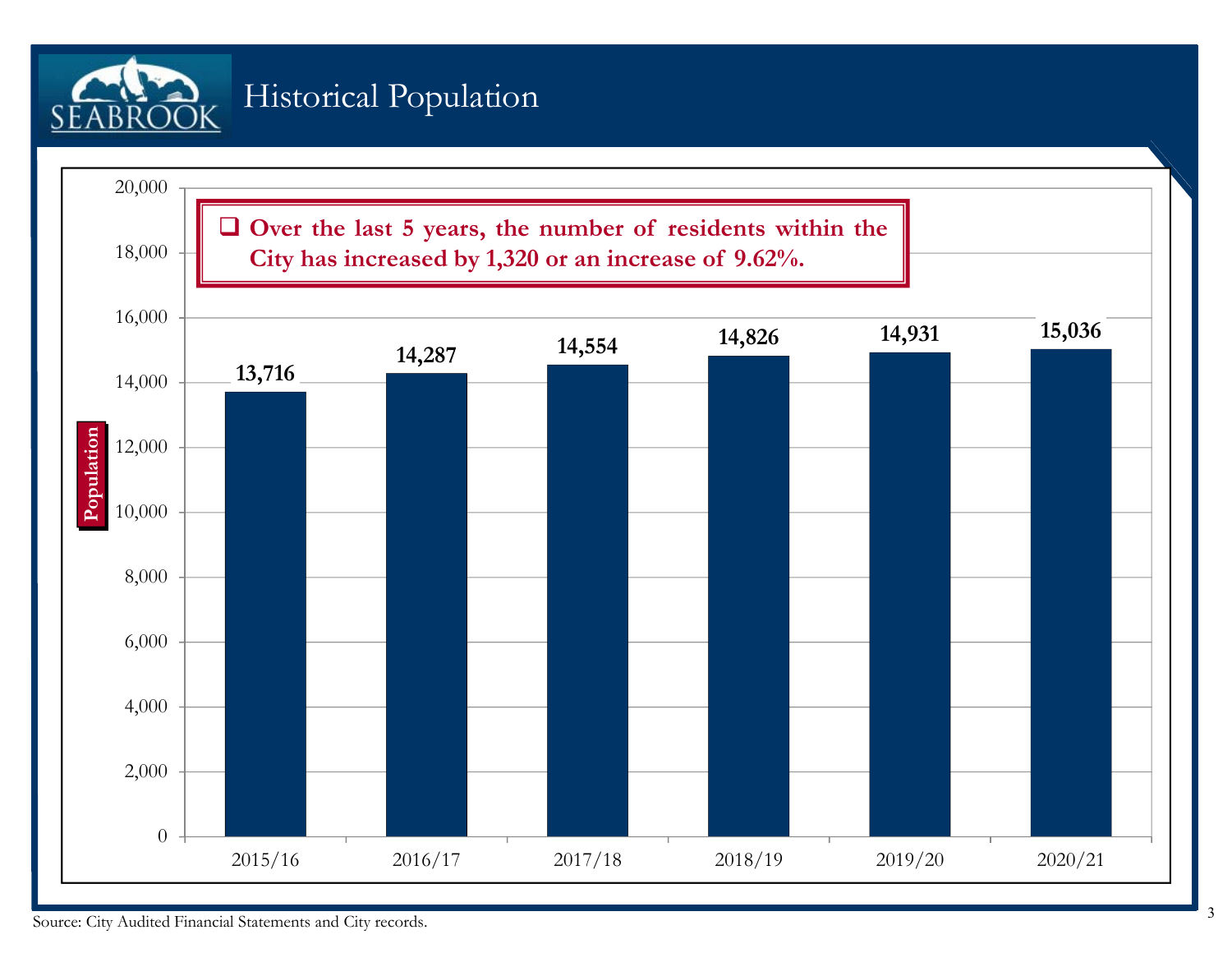

#### Historical Tax Rates

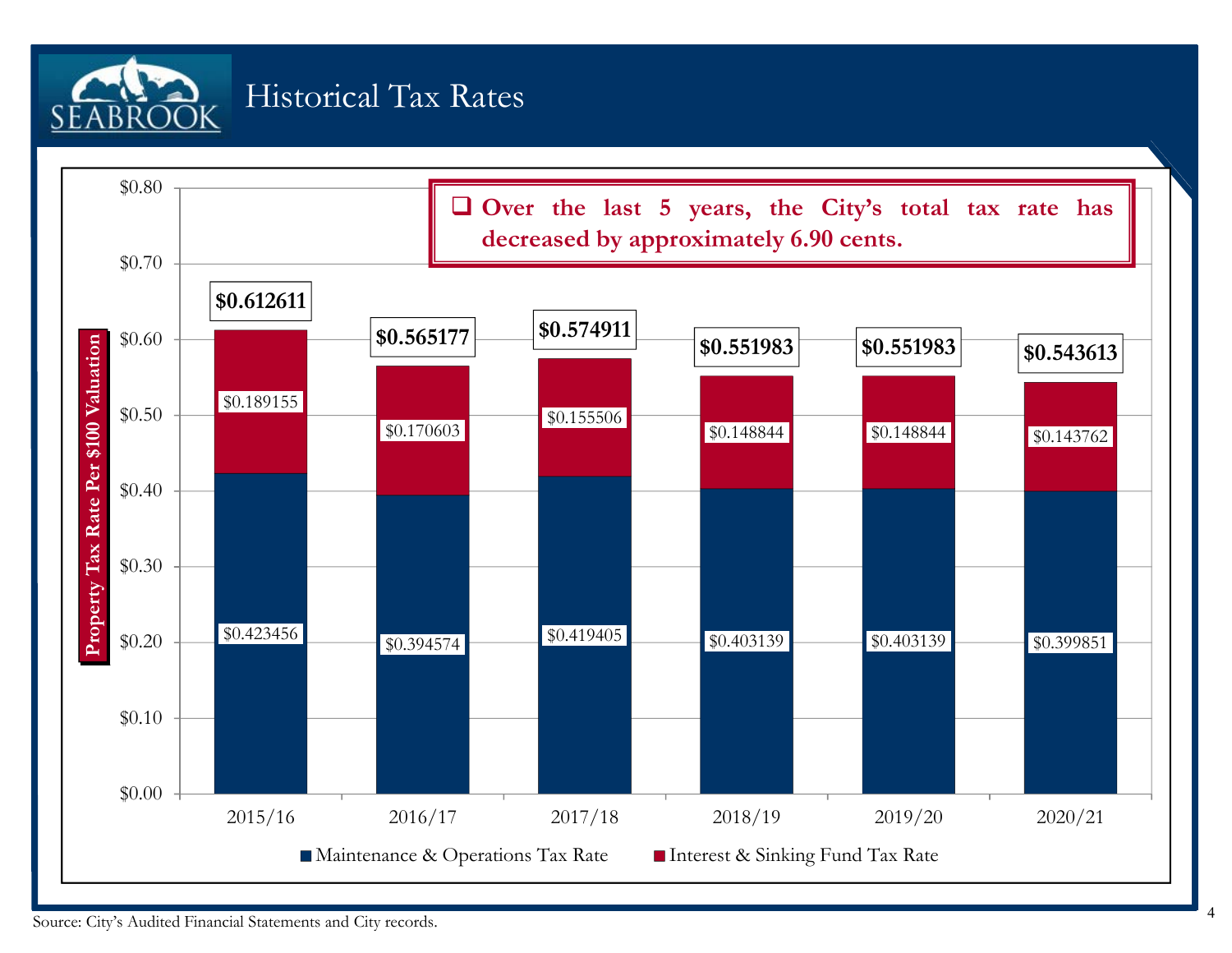

## Historical Total Property Taxes For Various Appraised Home Values



Note: Taxes are net of the 20% local optional homestead exemption.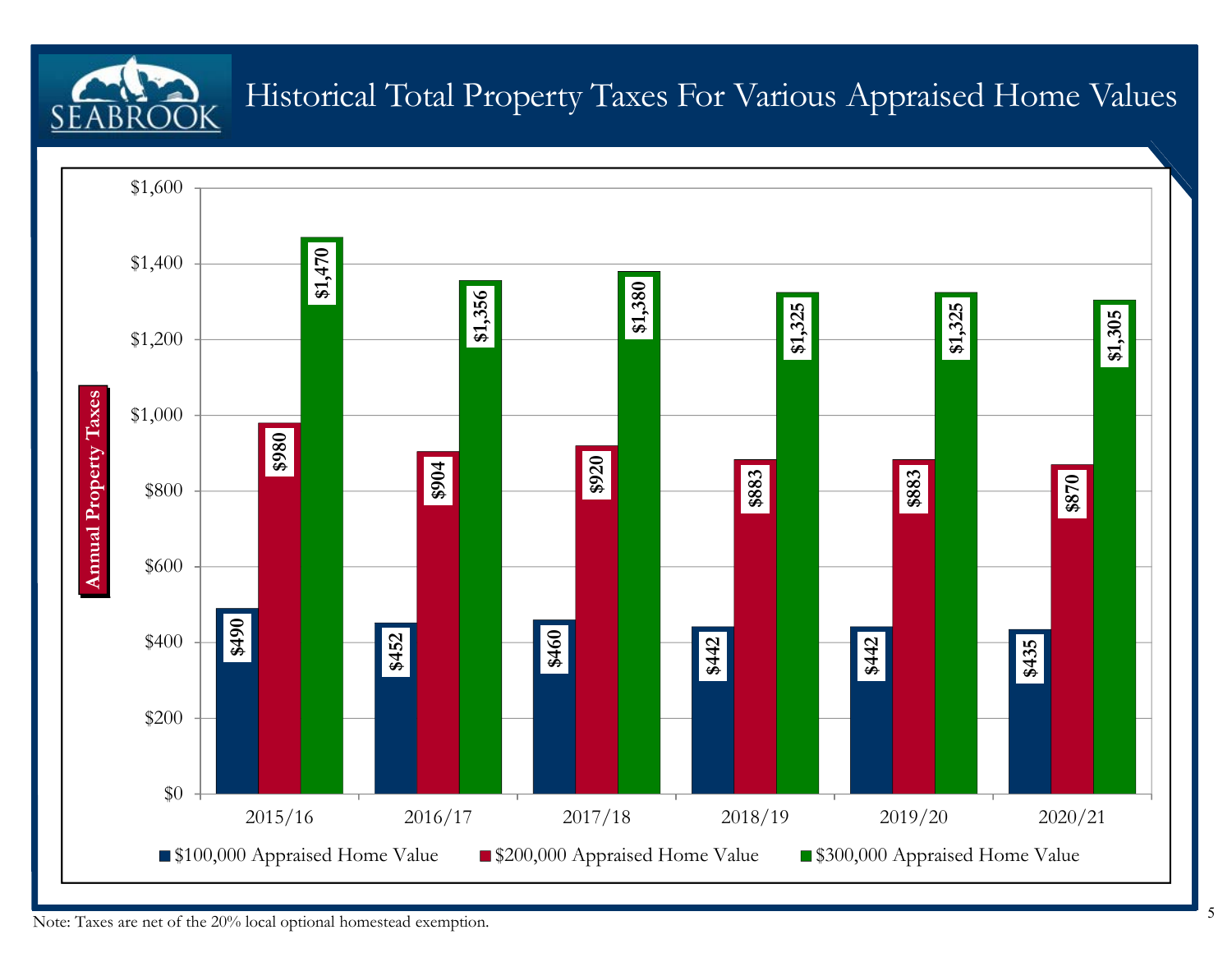

Source: Texas Comptroller.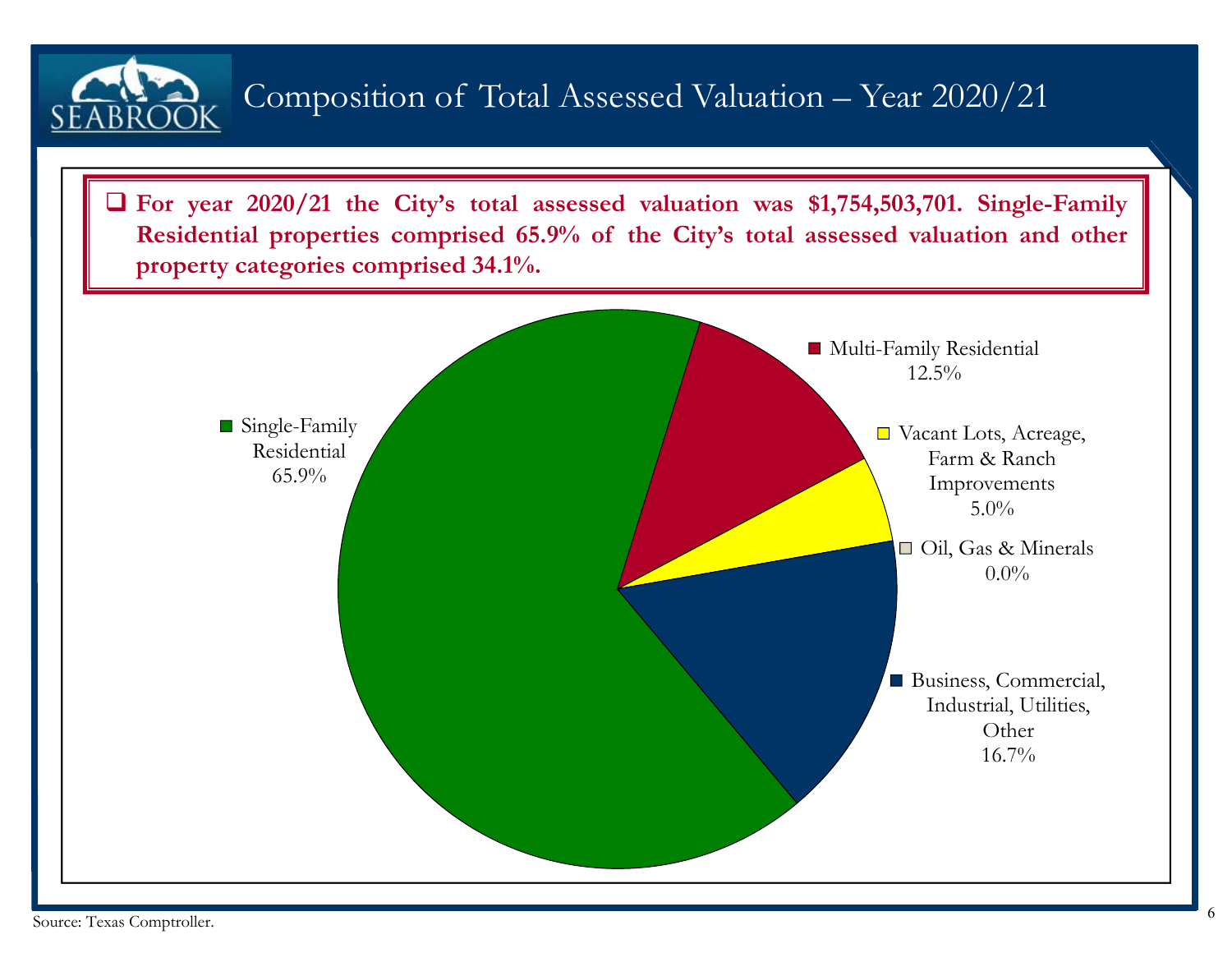Historical Taxable Assessed Valuation and Taxable Value Per Capita

![](_page_7_Figure_1.jpeg)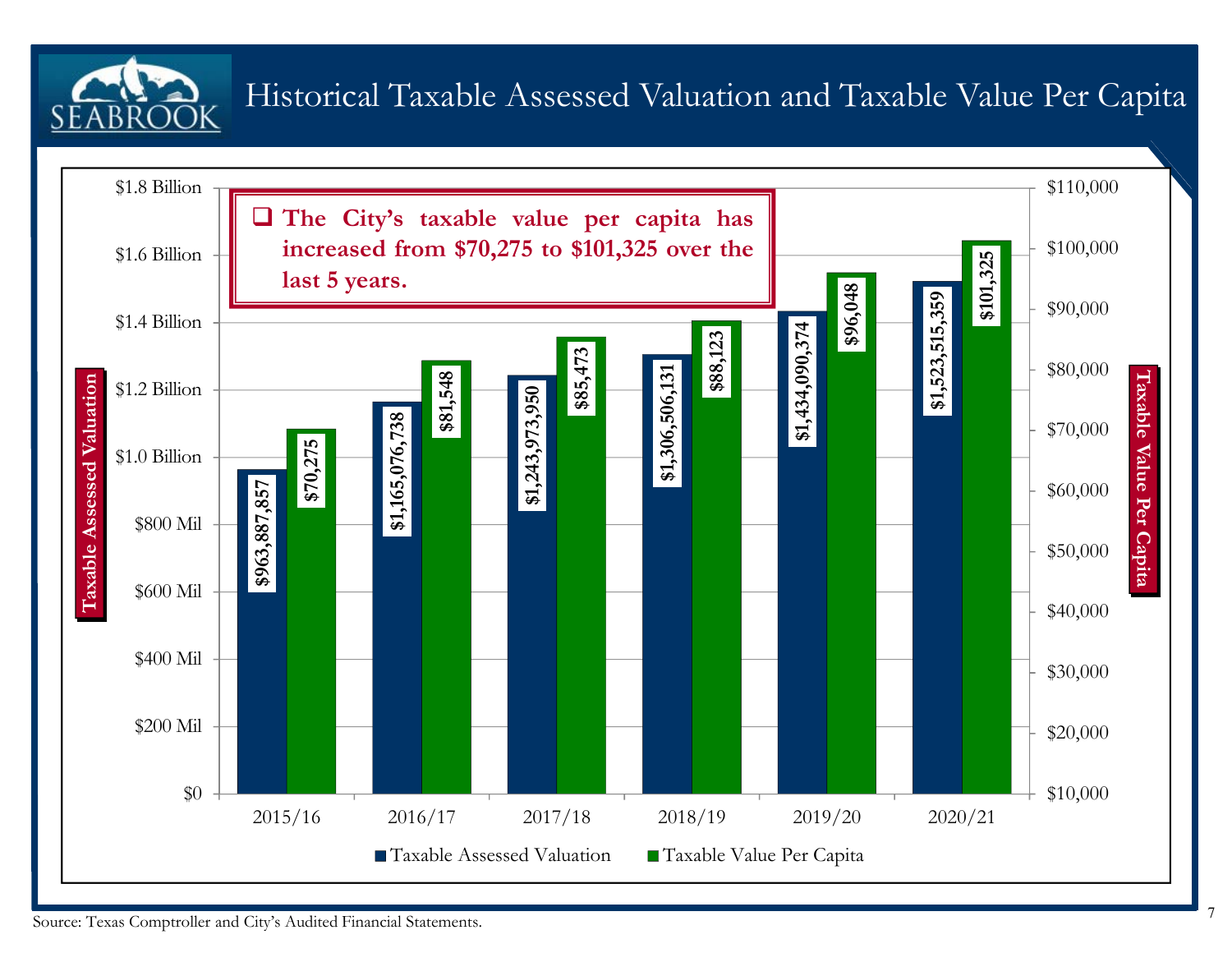![](_page_8_Picture_0.jpeg)

#### Governmental Fund\* Revenues By Source

![](_page_8_Figure_2.jpeg)

\*Excludes the Capital Projects Fund. Source: City's Audited Financial Statements and City records.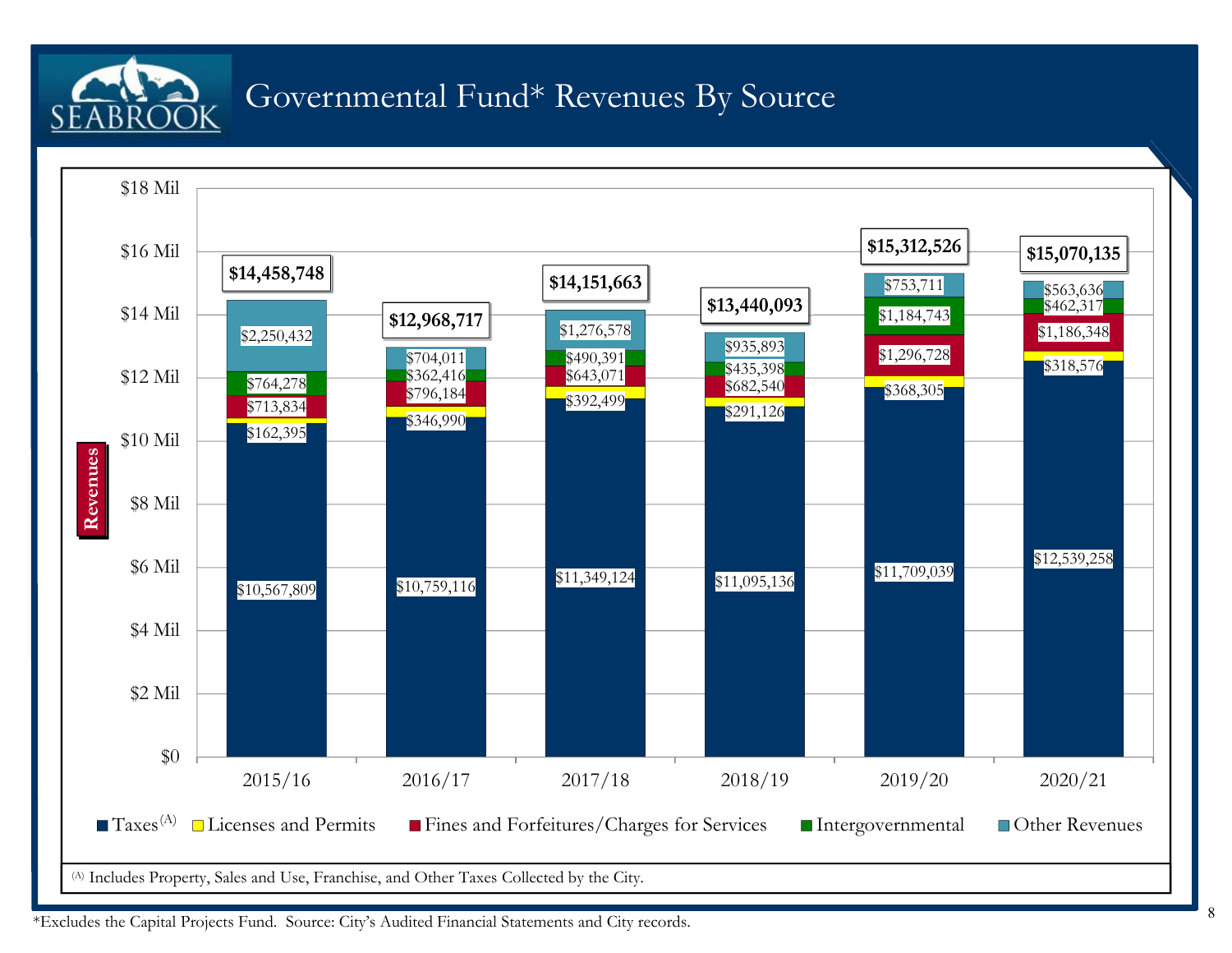![](_page_9_Picture_0.jpeg)

#### Governmental Fund\* Revenues Per Capita

![](_page_9_Figure_2.jpeg)

\*Excludes the Capital Projects Fund. Source: City's Audited Financial Statements and City records. Totals may differ due to rounding.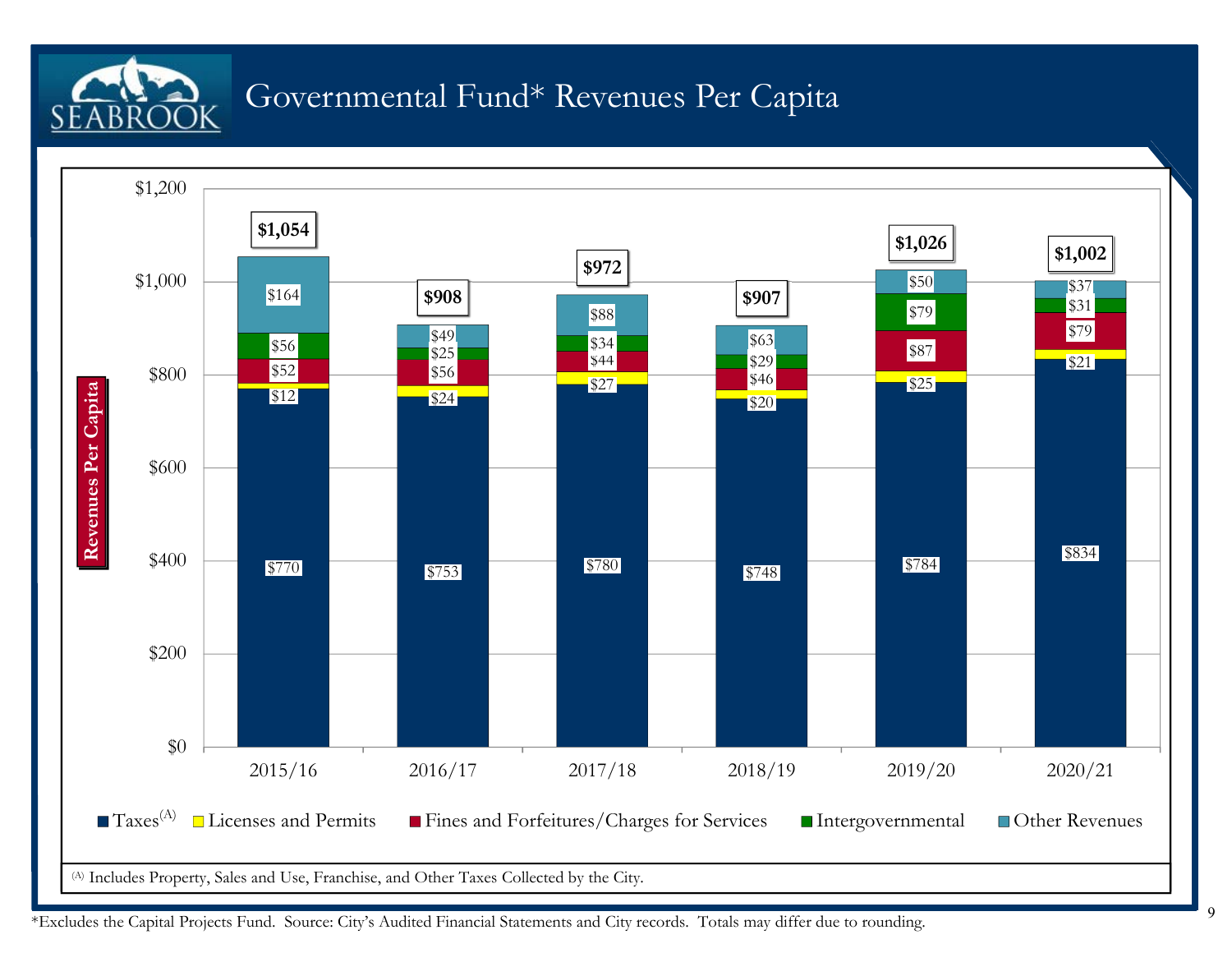![](_page_10_Picture_0.jpeg)

#### Governmental Fund\* Expenditures By Source

![](_page_10_Figure_2.jpeg)

\*Excludes the Capital Projects Fund. Source: City's Audited Financial Statements and City records.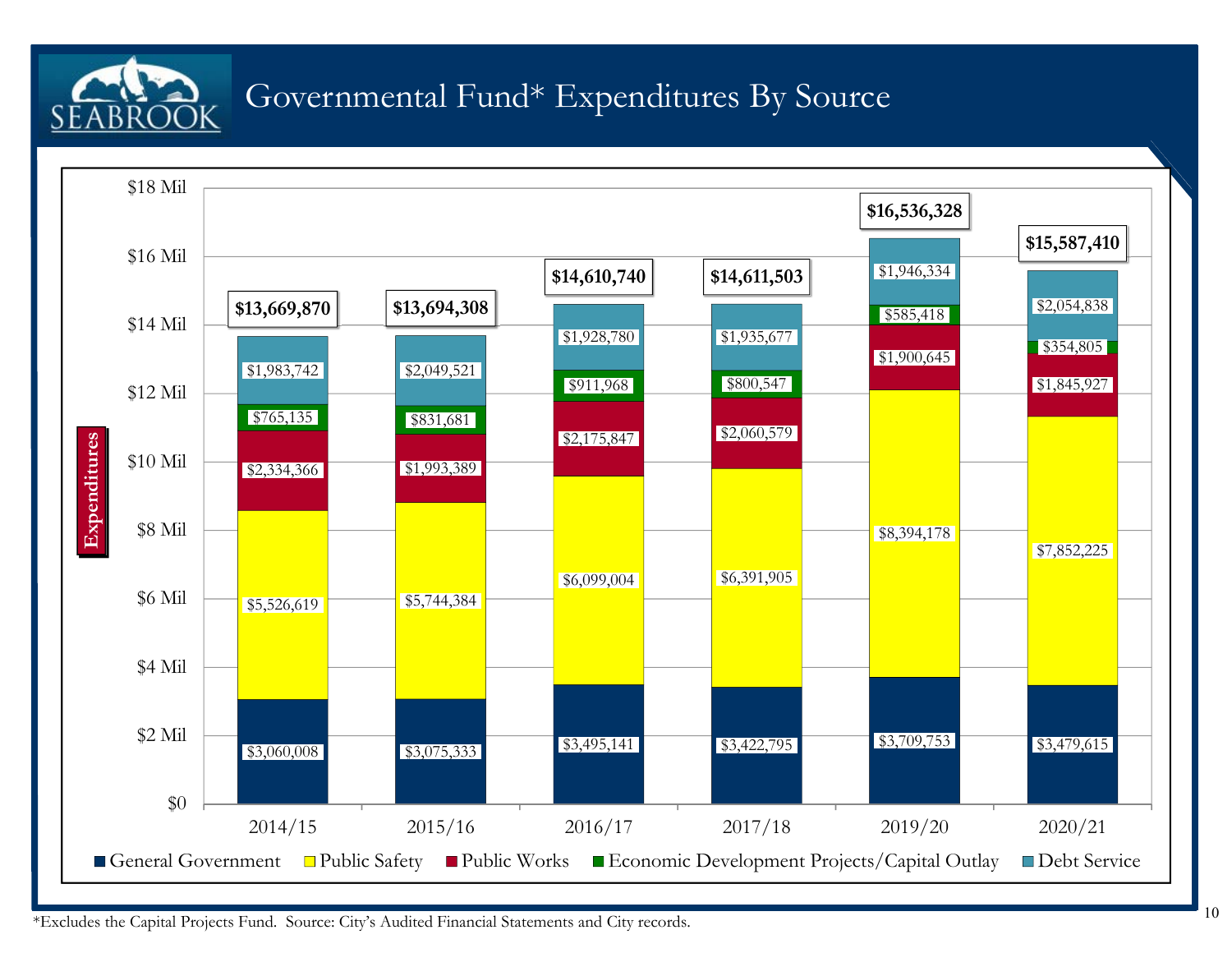![](_page_11_Picture_0.jpeg)

#### Governmental Fund\* Expenditures Per Capita

![](_page_11_Figure_2.jpeg)

\*Excludes the Capital Projects Fund. Source: City's Audited Financial Statements and City records. Totals may differ due to rounding.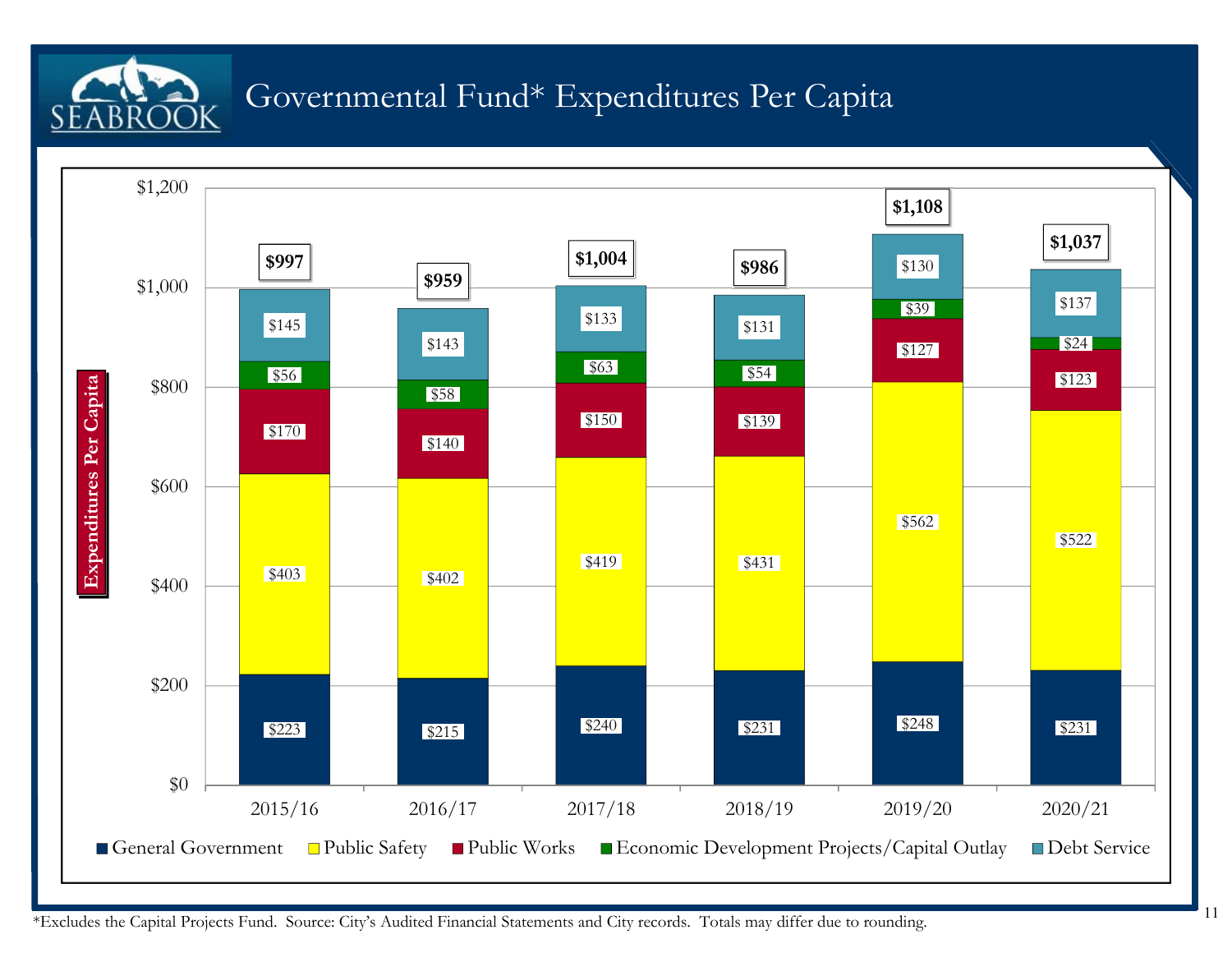# SEABROOK

#### Enterprise Fund (Business-Type Activities\*) Revenues and Expenditures

![](_page_12_Figure_2.jpeg)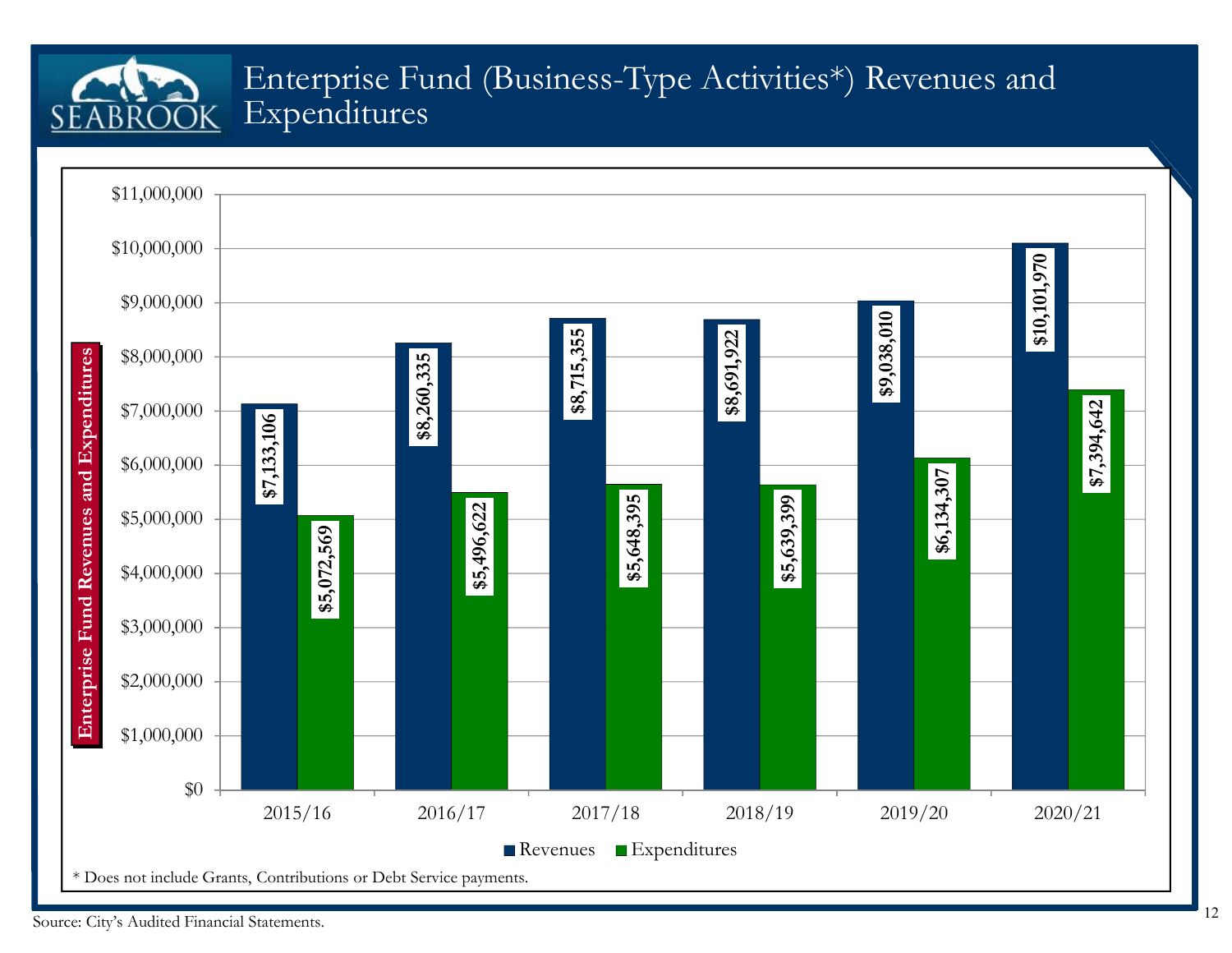![](_page_13_Picture_0.jpeg)

#### Tax-Supported Debt Service By Series

![](_page_13_Figure_2.jpeg)

Source: City's Audited Financial Statements and City records – As of September 30, 2021.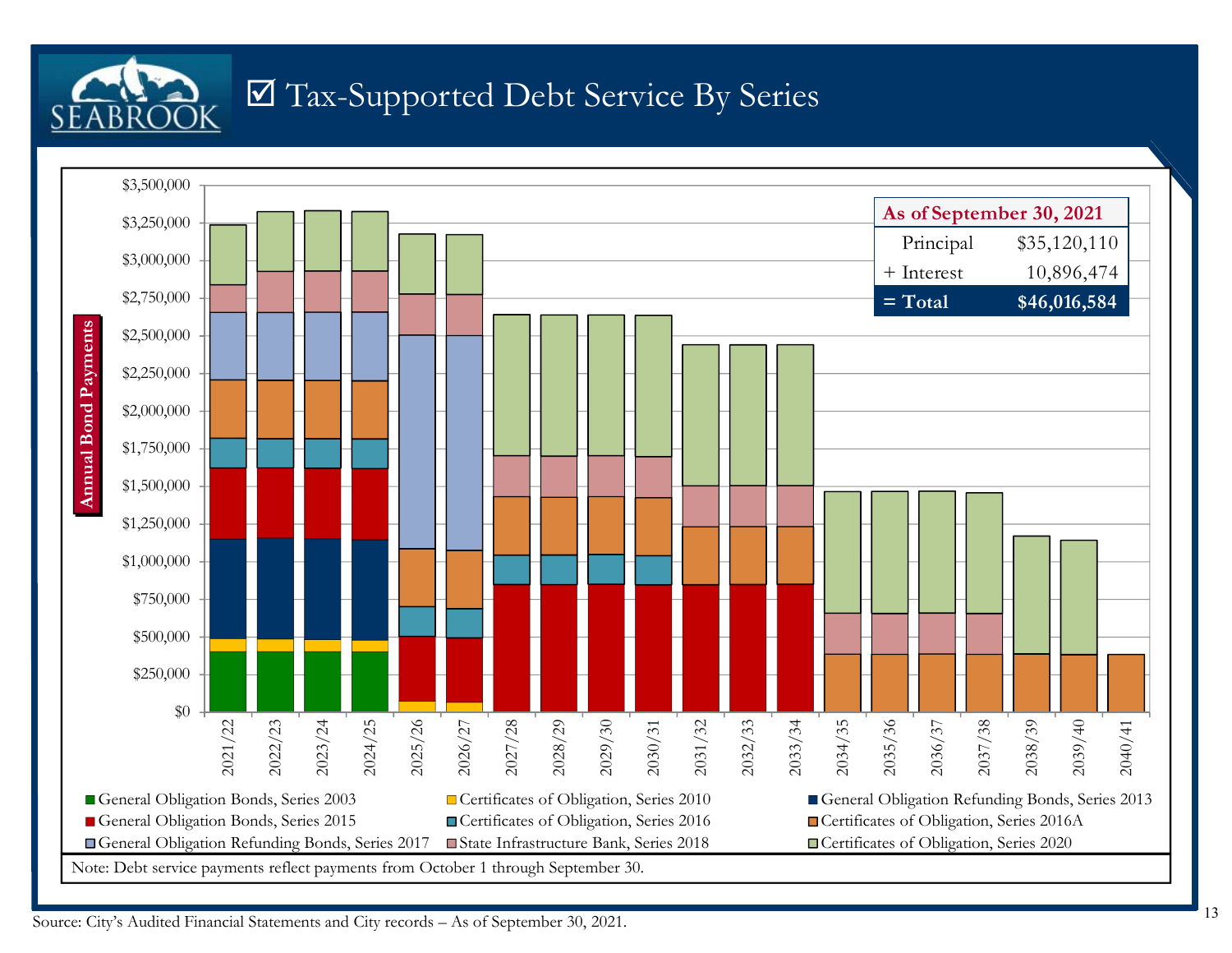![](_page_14_Picture_0.jpeg)

#### Tax-Supported Debt Service By Principal and Interest

![](_page_14_Figure_2.jpeg)

Source: City's Audited Financial Statements and City records – As of September 30, 2021.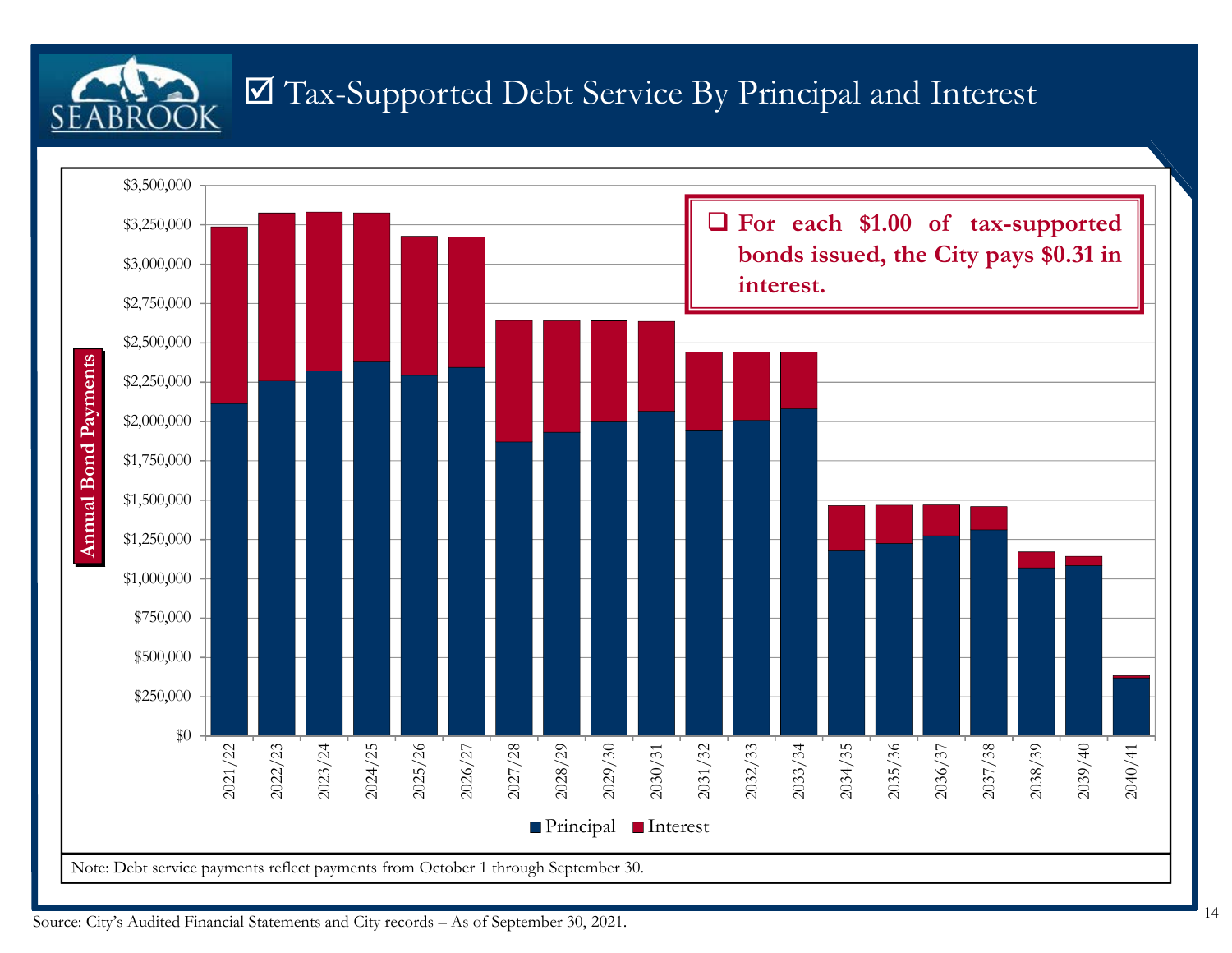![](_page_15_Picture_0.jpeg)

#### Summary of Tax-Supported Debt Outstanding By Series – As of Fiscal Year Ended September 30, 2021

|                |                             |                |                 |                    |                                 |                    |                     |                 | <b>Partially</b><br><b>Secured</b> |                 |                                 |                 |
|----------------|-----------------------------|----------------|-----------------|--------------------|---------------------------------|--------------------|---------------------|-----------------|------------------------------------|-----------------|---------------------------------|-----------------|
|                |                             |                | Original        |                    | <b>Total</b>                    | <b>Outstanding</b> | Outstanding         | <b>Final</b>    | by Ad                              | <b>Total</b>    |                                 |                 |
|                |                             |                | Principal       | <b>Outstanding</b> | <b>Outstanding</b>              | <b>Principal</b>   | <b>Debt Service</b> | <b>Maturity</b> | <b>Valorem</b>                     | <b>Proceeds</b> | <b>Spent</b>                    | <b>Unspent</b>  |
| No.            | <b>Issue Description</b>    | <b>Purpose</b> | <b>Amount</b>   | <b>Principal</b>   | <b>Debt Service</b>             | <b>Per Capita</b>  | <b>Per Capita</b>   | <b>Date</b>     | <b>Taxes</b>                       | <b>Received</b> | <b>Proceeds</b>                 | <b>Proceeds</b> |
|                | General Obligation Bonds,   | Capital        | \$4,500,000.00  | \$1,450,000.00     | \$1,612,800.00                  | \$96.44            | \$107.26            | 09/01/2025      | Yes                                | \$4,500,000.00  | \$4,500,000.00                  | \$0.00          |
|                | Series 2003                 | Improvements   |                 |                    |                                 |                    |                     |                 |                                    |                 |                                 |                 |
|                | Certificates of Obligation, | Capital        | \$900,000.00    | \$415,000.00       | \$467,444.80                    | \$27.60            | \$31.09             | 09/01/2027      | Yes                                | \$900,000.00    | \$900,000.00                    | \$0.00          |
|                | Series 2010                 | Improvements   |                 |                    |                                 |                    |                     |                 |                                    |                 |                                 |                 |
|                |                             |                |                 |                    |                                 |                    |                     |                 |                                    |                 |                                 |                 |
| $\overline{3}$ | General Obligation          | Refunding at a | \$5,155,000.00  | \$2,550,000.00     | \$2,669,784.00                  | \$169.59           | \$177.56            | 09/01/2025      | Yes                                | \$5,155,000.00  | \$5,155,000.00                  | \$0.00          |
|                | Refunding Bonds, Series     | lower interest |                 |                    |                                 |                    |                     |                 |                                    |                 |                                 |                 |
|                | 2013                        | rate, etc.     |                 |                    |                                 |                    |                     |                 |                                    |                 |                                 |                 |
|                | General Obligation Bonds,   | Capital        | \$8,380,000.00  | \$6,865,000.00     | \$8,682,425.00                  | \$456.57           | \$577.44            | 09/01/2034      | Yes                                | \$8,626,834.50  | \$8,626,834.50                  | \$0.00          |
|                | Series 2015                 | Improvements   |                 |                    |                                 |                    |                     |                 |                                    |                 |                                 |                 |
|                |                             |                |                 |                    |                                 |                    |                     |                 |                                    |                 |                                 |                 |
|                | Certificates of Obligation, | Capital        | \$2,500,000.00  | \$1,750,000.00     | \$1,961,509.00                  | \$116.39           | \$130.45            | 09/01/2031      | Yes                                | \$2,500,000.00  | \$2,500,000.00                  | \$0.00          |
|                | Series 2016                 | Improvements   |                 |                    |                                 |                    |                     |                 |                                    |                 |                                 |                 |
|                |                             |                |                 |                    |                                 |                    |                     |                 |                                    |                 |                                 |                 |
| 6              | Certificates of Obligation, | Capital        | \$6,165,000.00  | \$5,265,000.00     | \$7,720,300.00                  | \$350.16           | \$513.45            | 09/01/2041      | Yes                                | \$7,014,035.00  | \$6,518,914.00                  | \$495,121.00    |
|                | Series 2016A                | Improvements   |                 |                    |                                 |                    |                     |                 |                                    |                 |                                 |                 |
|                |                             |                |                 |                    |                                 |                    |                     |                 |                                    |                 |                                 |                 |
|                | General Obligation          | Refunding at a | \$5,365,000.00  | \$4,285,000.00     | \$4,658,870.00                  | \$284.98           | \$309.85            | 09/01/2027      | Yes                                | \$5,365,000.00  | \$5,365,000.00                  | \$0.00          |
|                | Refunding Bonds, Series     | lower interest |                 |                    |                                 |                    |                     |                 |                                    |                 |                                 |                 |
|                | 2017                        | rate, etc.     |                 |                    |                                 |                    |                     |                 |                                    |                 |                                 |                 |
| 8              | State Infrastructure Bank   | Capital        | \$3,700,000.00  | \$3,490,110.31     | \$4,530,251.09                  | \$232.12           | \$301.29            | 03/01/2028      | Yes                                | \$3,700,000.00  | \$3,700,000.00                  | \$0.00          |
|                | Loan, Series 2018           | Improvements   |                 |                    |                                 |                    |                     |                 |                                    |                 |                                 |                 |
|                |                             |                |                 |                    |                                 |                    |                     |                 |                                    |                 |                                 |                 |
| -9             | Certificates of Obligation, | Capital        | \$9,090,000.00  | \$9,050,000.00     | \$13,713,200.00                 | \$601.89           | \$912.02            | 09/01/2040      | Yes                                | \$10,677,595.80 | \$0.00                          | \$10,677,595.80 |
|                | Series 2020                 | Improvements   |                 |                    |                                 |                    |                     |                 |                                    |                 |                                 |                 |
|                |                             |                |                 |                    |                                 |                    |                     |                 |                                    |                 |                                 |                 |
|                | <b>Totals:</b>              |                | \$45,755,000.00 |                    | \$35,120,110.31 \$46,016,583.89 | \$2,335.73         | \$3,060.43          |                 |                                    | \$48,438,465.30 | \$37,265,748.50 \$11,172,716.80 |                 |

Source: City's Audited Financial Statements and City records. Per capita figures are based upon an estimated population of 15,036.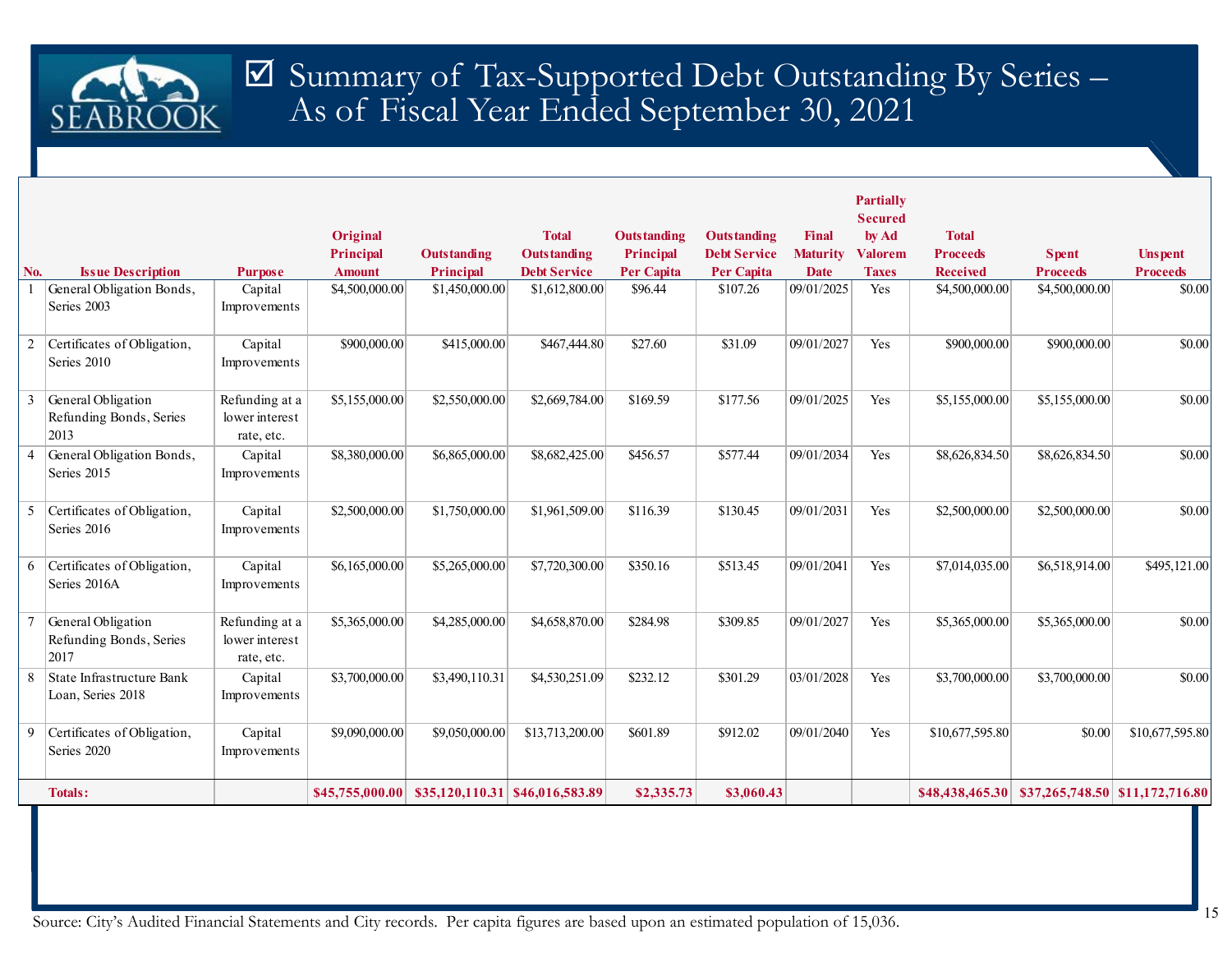Waterworks and Sewer System Revenue Debt Service By Series

![](_page_16_Figure_1.jpeg)

Source: City's Audited Financial Statements and City records – As of September 30, 2021.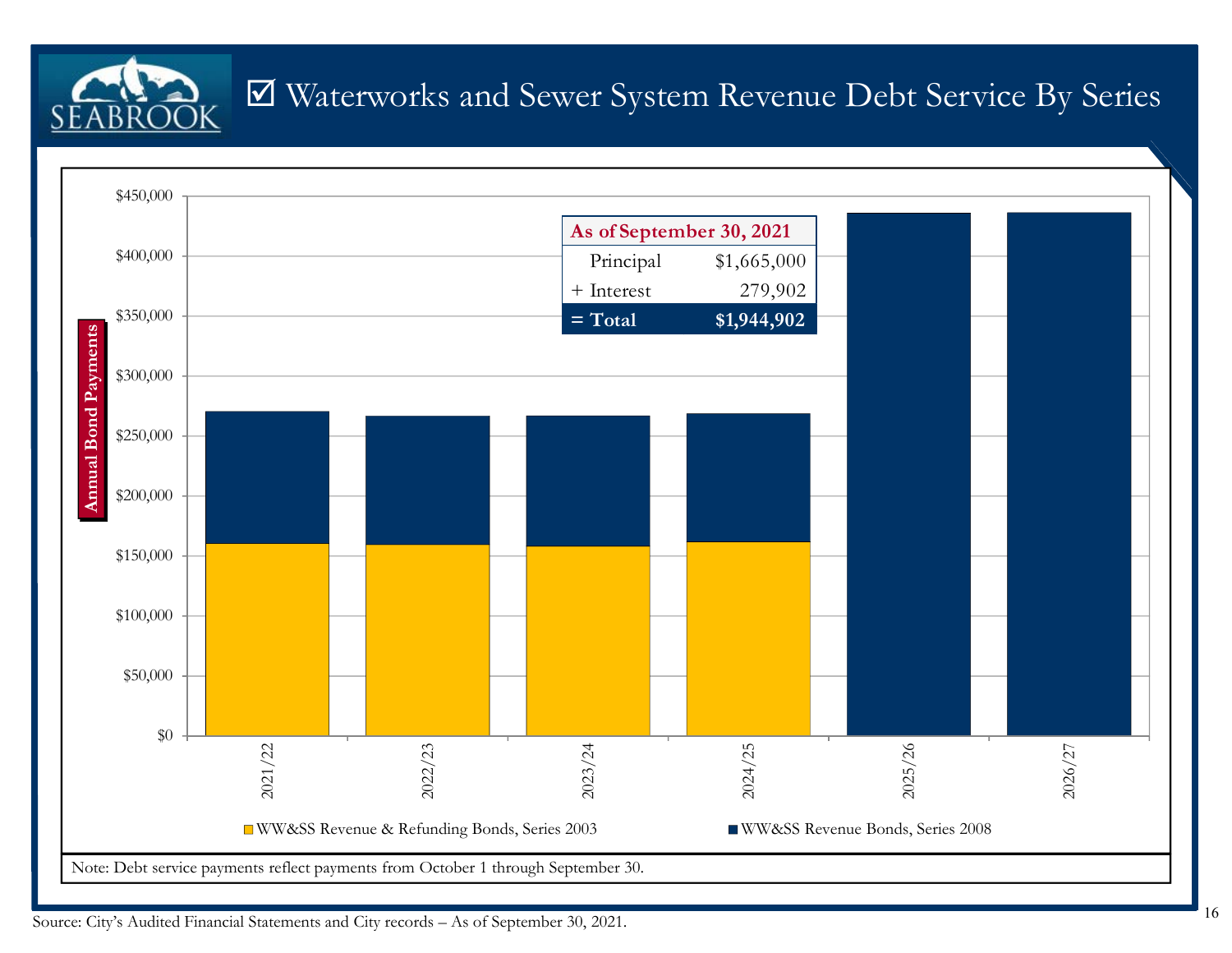#### Waterworks and Sewer System Revenue Debt Service By Principal and Interest

![](_page_17_Figure_1.jpeg)

SEABR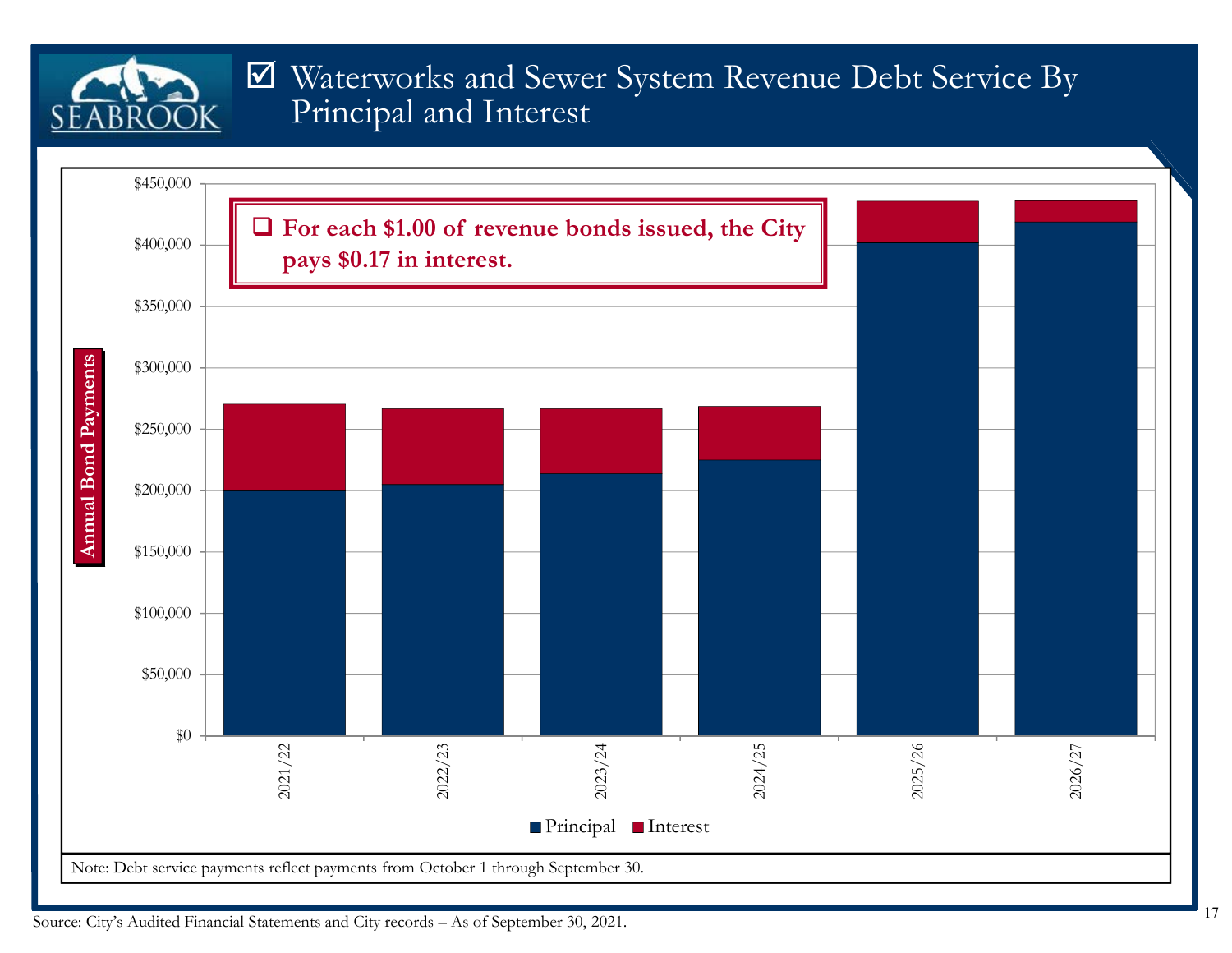![](_page_18_Picture_0.jpeg)

|                |                          |                      | Original         |                    | <b>Total</b>        | <b>Outstanding</b> | Outstanding         | <b>Final</b>    | <b>Partially</b><br><b>Secured by</b><br>Ad | <b>Total</b>    |                 |                 |
|----------------|--------------------------|----------------------|------------------|--------------------|---------------------|--------------------|---------------------|-----------------|---------------------------------------------|-----------------|-----------------|-----------------|
|                |                          |                      | <b>Principal</b> | <b>Outstanding</b> | <b>Outstanding</b>  | Principal          | <b>Debt Service</b> | <b>Maturity</b> | <b>Valorem</b>                              | <b>Proceeds</b> | <b>Spent</b>    | <b>Unspent</b>  |
| No.            | <b>Issue Description</b> | <b>Purpose</b>       | <b>Amount</b>    | Principal          | <b>Debt Service</b> | Per Capita         | Per Capita          | <b>Date</b>     | <b>Taxes</b>                                | <b>Received</b> | <b>Proceeds</b> | <b>Proceeds</b> |
|                | WW&SS Revenue &          | Capital              | \$2,195,000.00   | \$575,000.00       | \$640,415.00        | \$38.24            | \$42.59             | 08/01/2025      | N <sub>o</sub>                              | \$2,195,000.00  | \$2,195,000.00] | \$0.00          |
|                | Refunding Bonds,         | Improvements;        |                  |                    |                     |                    |                     |                 |                                             |                 |                 |                 |
|                | Series 2003              | Refunding at a       |                  |                    |                     |                    |                     |                 |                                             |                 |                 |                 |
|                |                          | lower interest rate, |                  |                    |                     |                    |                     |                 |                                             |                 |                 |                 |
|                |                          | etc.                 |                  |                    |                     |                    |                     |                 |                                             |                 |                 |                 |
|                |                          |                      |                  |                    |                     |                    |                     |                 |                                             |                 |                 |                 |
| $\overline{2}$ | WW&SS Revenue            | Capital              | \$1,612,000.00   | \$1,090,000.00     | \$1,304,487.20      | \$72.49            | \$86.76             | 08/01/2027      | No                                          | \$1,612,000.00  | \$1,612,000.00  | \$0.00          |
|                | Bonds, Series 2008       | Improvements         |                  |                    |                     |                    |                     |                 |                                             |                 |                 |                 |
|                |                          |                      |                  |                    |                     |                    |                     |                 |                                             |                 |                 |                 |
|                |                          |                      |                  |                    |                     |                    |                     |                 |                                             |                 |                 |                 |
|                |                          |                      |                  |                    |                     |                    |                     |                 |                                             |                 |                 |                 |
|                |                          |                      |                  |                    |                     |                    |                     |                 |                                             |                 |                 |                 |
|                |                          |                      |                  |                    |                     |                    |                     |                 |                                             |                 |                 |                 |
|                | <b>Totals:</b>           |                      | \$3,807,000.00   | \$1,665,000.00     | \$1,944,902.20      | \$110.73           | \$129.35            |                 |                                             | \$3,807,000.00  | \$3,807,000.00  | \$0.00          |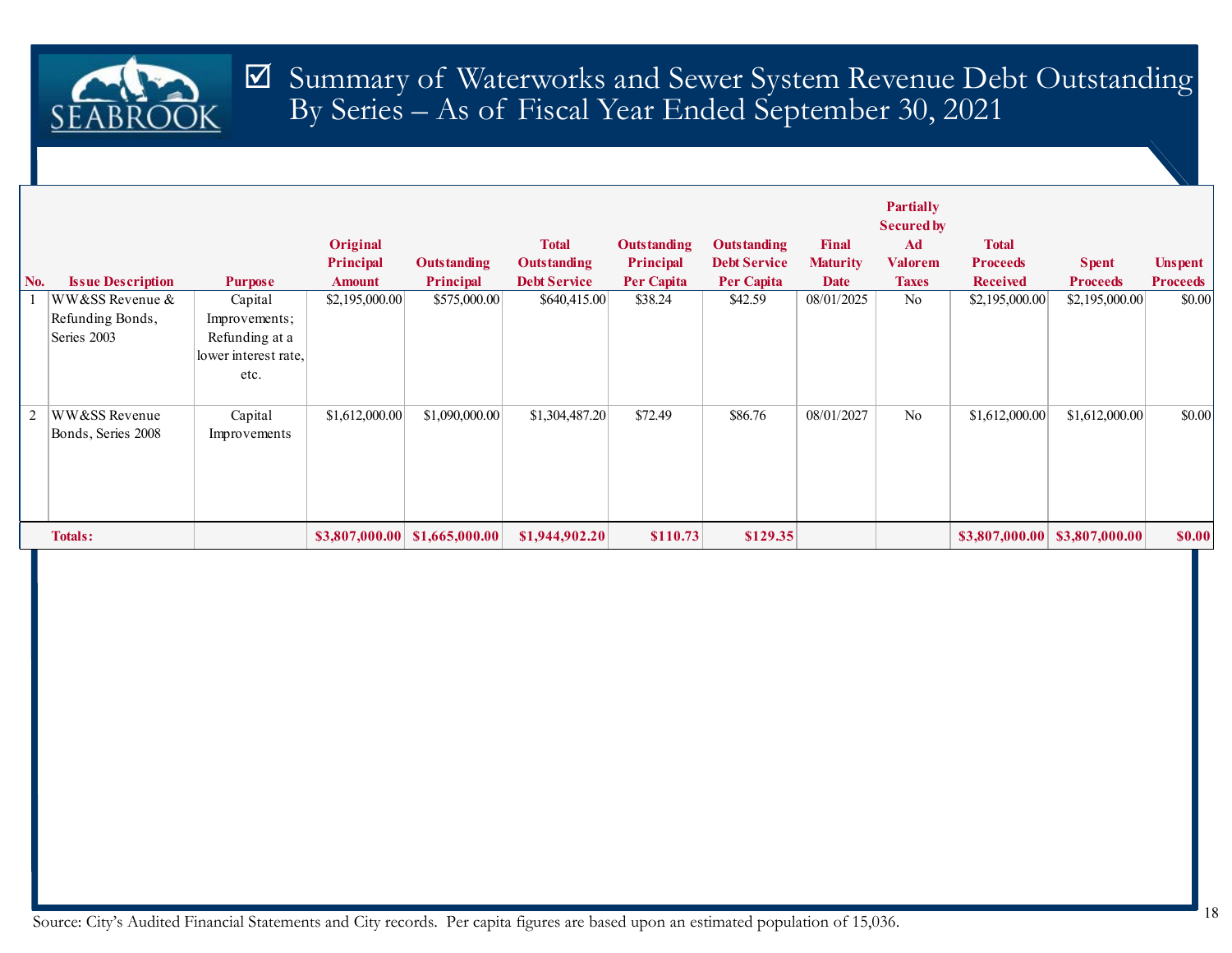![](_page_19_Picture_0.jpeg)

## Savings from City's Bond Refunding and Prepayment Programs

 $\Box$  The City of Seabrook has implemented <sup>2</sup> refunding programs to reduce the cost of tax-supported bonds – which have generated more than \$1,266,440 of savings for City taxpayers since 2013.

| Summary of Interest Cost Savings – Bond Refunding Programs |                                    |          |           |    |           |  |  |  |  |
|------------------------------------------------------------|------------------------------------|----------|-----------|----|-----------|--|--|--|--|
| <b>Principal Amount</b><br><b>Total Savings</b>            |                                    |          |           |    |           |  |  |  |  |
| <b>Issue/Description</b>                                   | <b>Series Refunded</b><br>Refunded |          |           |    |           |  |  |  |  |
| Tax-Supported                                              |                                    |          |           |    |           |  |  |  |  |
| General Obligation Refunding Bonds, Series 2013            | 2005 GO, 2005 WWSS                 | \$       | 4,835,000 |    | 669,168   |  |  |  |  |
| General Obligation Refunding Bonds, Series 2017            | 2008 GO                            |          | 5,160,000 |    | 597,272   |  |  |  |  |
| Totals                                                     | --                                 | <b>S</b> | 9,995,000 | 'S | 1,266,440 |  |  |  |  |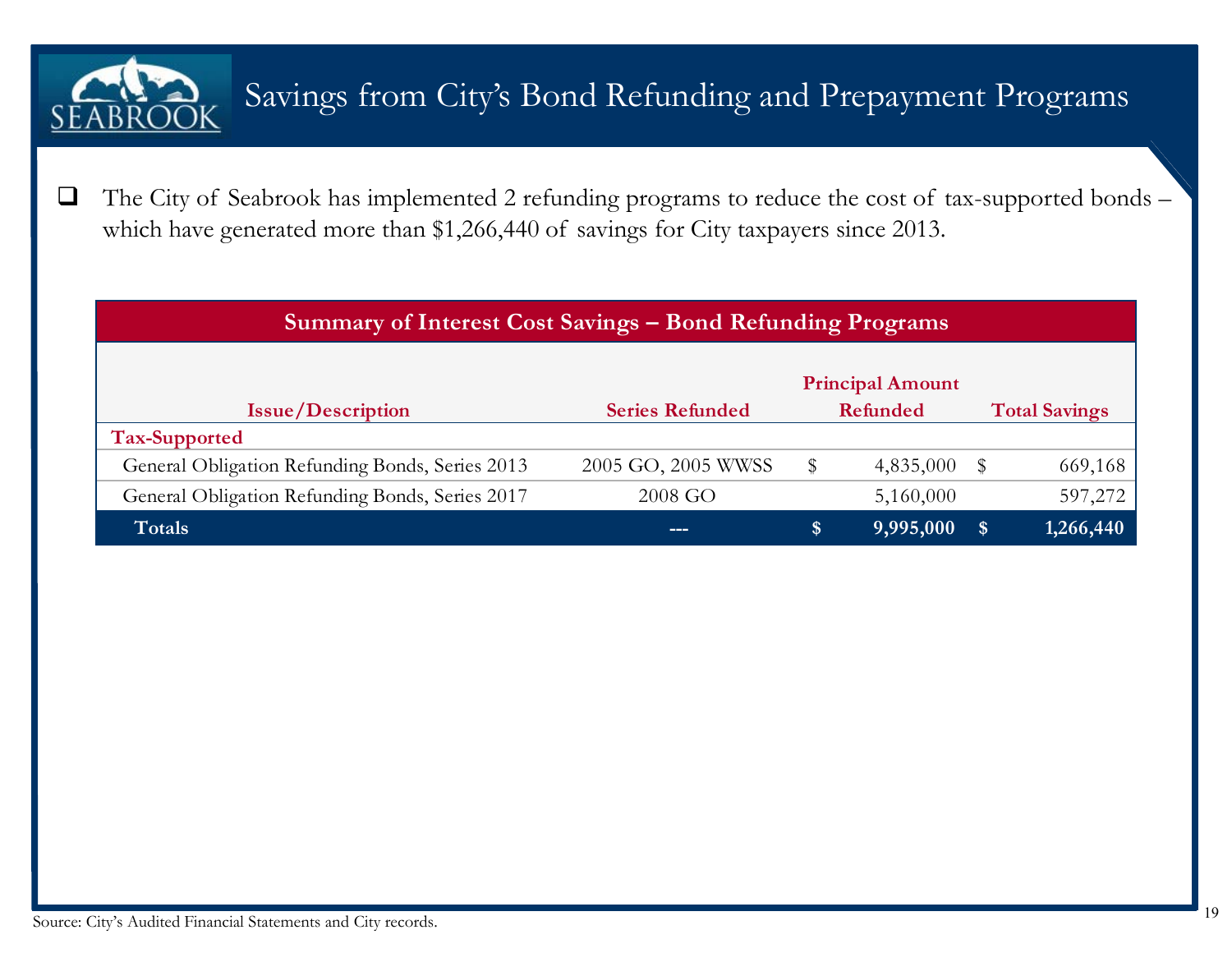![](_page_20_Picture_0.jpeg)

#### Total Bond Principal Outstanding At Fiscal Year End

![](_page_20_Figure_2.jpeg)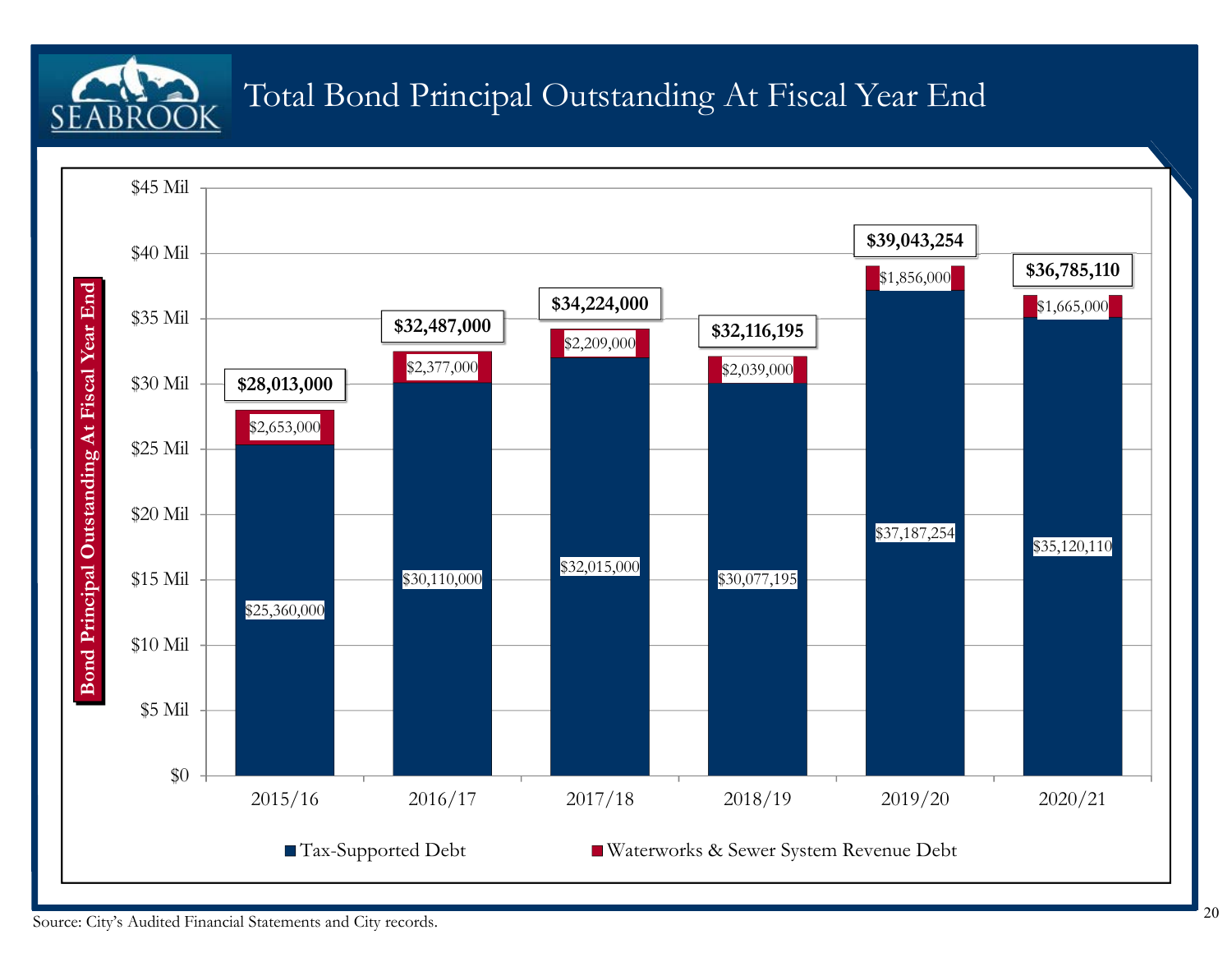![](_page_21_Picture_0.jpeg)

### Inflation-Adjusted Tax-Supported Debt Per Capita

![](_page_21_Figure_2.jpeg)

Source: City's Audited Financial Statements, 2010 U.S. Census (Interpolated), Bureau of Labor Statistics and City records.